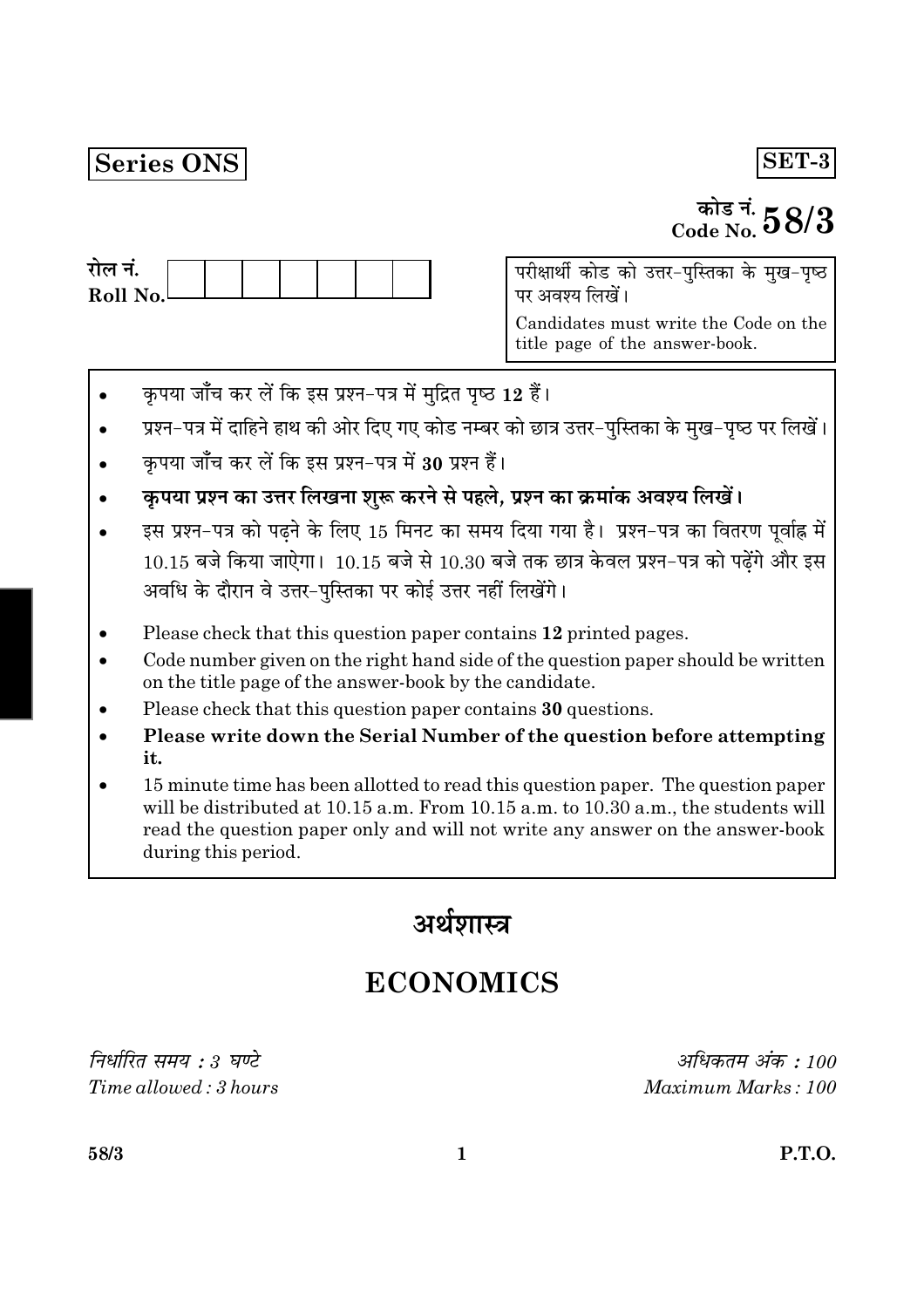#### सामान्य निर्देश :

- दोनों खण्डों के सभी प्रश्न अनिवार्य हैं।  $(i)$
- प्रत्येक प्रश्न के सामने उनके अंक दर्शाए गये हैं।  $(ii)$
- (iii) प्रश्न संख्या 1 5 और 16 20 अति लघु उत्तरीय प्रश्न हैं, प्रत्येक प्रश्न 1 अंक का है। सभी प्रश्नों के उत्तर एक वाक्य में देना है।
- (iv) प्रश्न संख्या 6 8 और 21 23 लघु उत्तरीय प्रश्न हैं, प्रत्येक प्रश्न 3 अंक का है। सभी प्रश्नों के उत्तर सामान्यत: 60 शब्दों से अधिक न हों।
- प्रश्न संख्या 9 11 और 24 26 यह भी लघु उत्तरीय प्रश्न हैं, प्रत्येक प्रश्न के 4 अंक हैं। सभी प्रश्नों  $(v)$ के उत्तर सामान्यत: 70 शब्दों से अधिक न हों।
- (vi) प्रश्न संख्या 12 15 और 27 30 दीर्घ उत्तरीय प्रश्न हैं. प्रत्येक प्रश्न के 6 अंक हैं। सभी प्रश्नों के उत्तर सामान्यत: 100 शब्दों से अधिक न हों।
- (vii) उपरोक्त प्रश्नों के उत्तर संक्षिप्त एवं सही होने चाहिए तथा यथासंभव निर्देशानुसार शब्द सीमा के भीतर उत्तर दिया जाना चाहिए।

#### *Instructions:*

- $(i)$ All questions in both sections are compulsory.
- Marks for questions are indicated against each question.  $(ii)$
- (iii) Question No. 1 5 and 16 20 are very short answer questions carrying 1 mark each. They are required to be answered in one sentence.
- (iv) Question No.  $6 8$  and  $21 23$  are short answer questions carrying 3 marks each. Answers to them should not normally exceed 60 words each.
- Question No.  $9 11$  and  $24 26$  are also short answer questions carrying 4 marks  $(v)$ each. Answers to them should not normally exceed 70 words each.
- (vi) Question No. 12 15 and 27 30 are long answer questions carrying 6 marks each. Answers to them should not normally exceed 100 words each.
- (vii) Answers should be brief and to the point and the above word limit be adhered to as far as possible.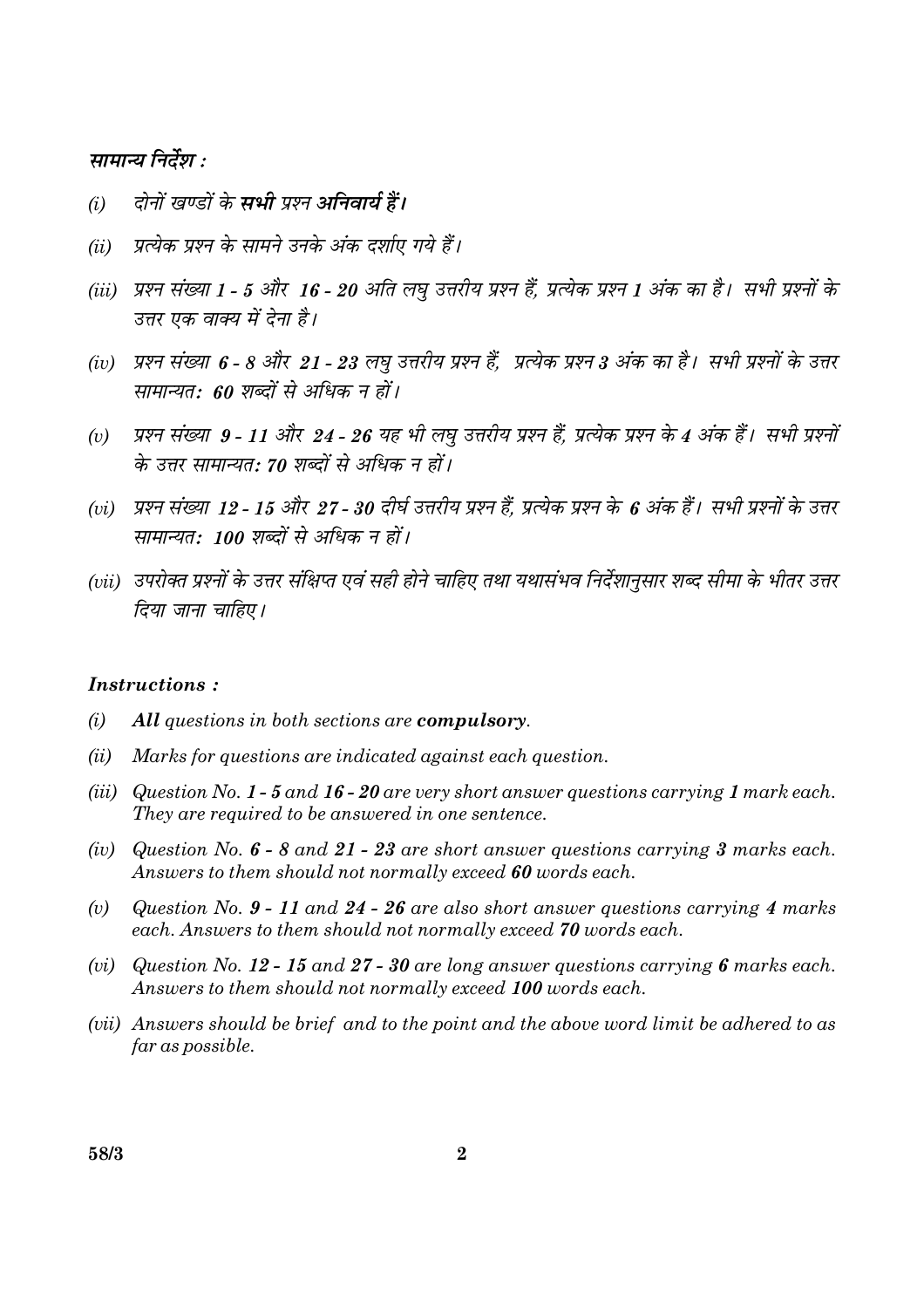#### खण्ड - अ

## **SECTION - A**

- विभेदी उत्पाद इसकी एक विशेषता है :  $\mathbf{1}$ .
	- (सही विकल्प चनिए):
	- (a) केवल एकाधिकारिक प्रतियोगिता की
	- (b) केवल अल्पाधिकार की
	- एकाधिकारिक प्रतियोगिता और अल्पाधिकार दोनों की  $(c)$
	- एकाधिकार की  $(d)$

Differentiated products is a characteristic of:

(Choose the correct alternative):

- $(a)$ Monopolistic competition only
- $(b)$ Oligopoly only
- $(c)$ Both monopolistic competition and oligopoly
- Monopoly  $(d)$
- इस बाजार में एक फर्म का माँग वक्र पूर्णतया लोचदार होता है:  $2.$

(सही विकल्प चुनिए):

- (a) पूर्ण प्रतियोगिता
- (b) एकाधिकार
- (c) एकाधिकारिक प्रतियोगिता
- $(d)$ अल्पाधिकार

Demand curve of a firm is perfectly elastic under:

(Choose the correct alternative)

- Perfect competition  $(a)$
- $(b)$ Monopoly
- $(c)$ Monopolistic competition
- $(d)$ Oligopoly

 $\mathbf{1}$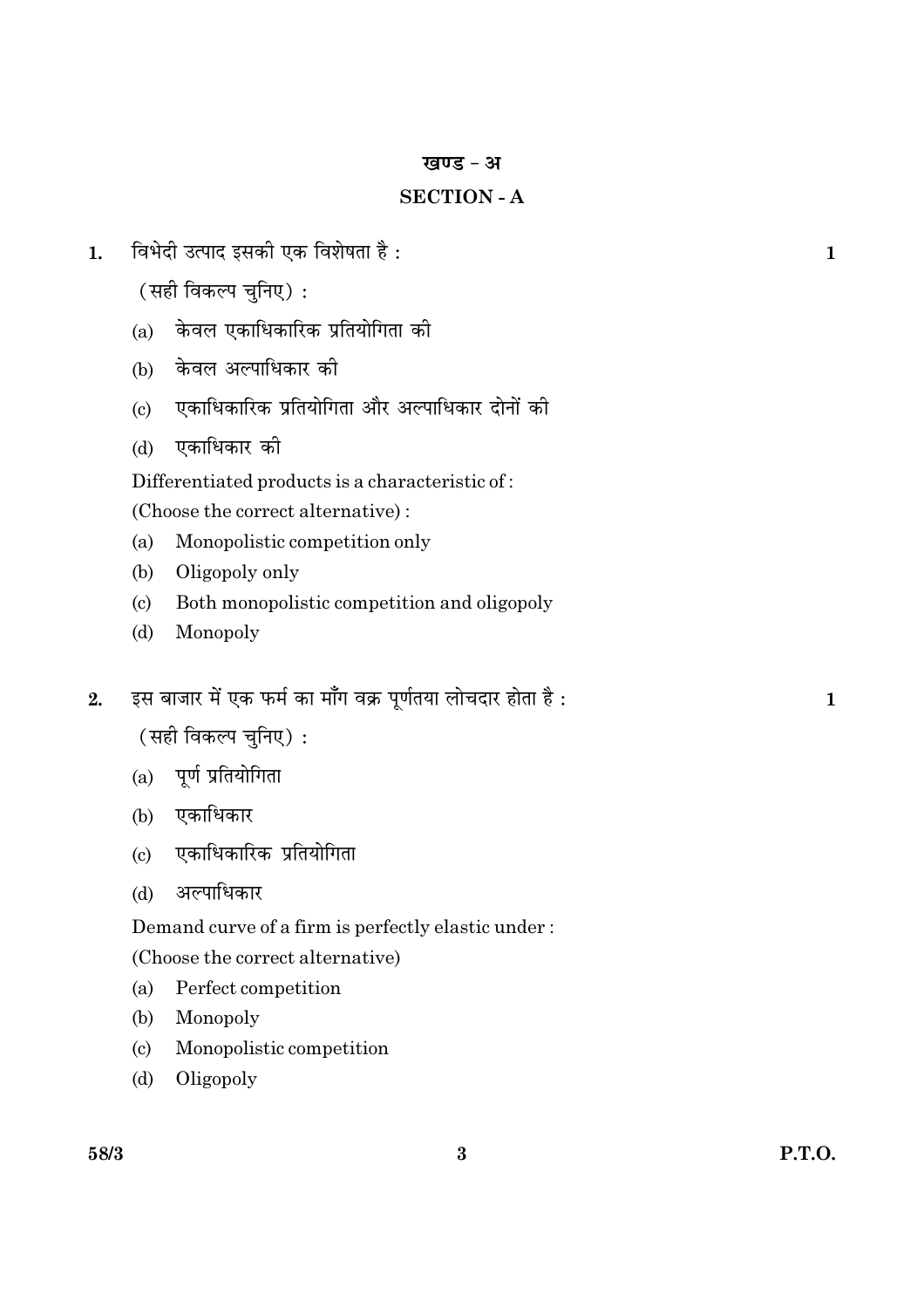जैसे-जैसे उत्पादन में वृद्धि की जाती है कुल लागत और कुल परिवर्ती लागत के बीच अंतर को क्या  $\mathbf{1}$  $\overline{3}$ . होता है ?

What happens to the difference between Total Cost and Total Variable Cost as output is increased?

एक फर्म एक वस्त की कितनी भी मात्रा दी गयी कीमत पर बेच सकती है। फर्म की सीमांत सम्प्राप्ति  $\overline{4}$ .  $(3\overline{1}\overline{1}\overline{1}\overline{1}\overline{1})$ :

(सही विकल्प चनिए):

- औसत सम्प्राप्ति से अधिक होगी  $(a)$
- (b) औसत सम्प्राप्ति से कम होगी
- औसत सम्प्राप्ति के समान होगी  $\left( \mathrm{c} \right)$
- (d) शुन्य होगी

A firm is able to sell any quantity of a good at a given price. The firm's marginal revenue will be:

(Choose the correct alternative):

- Greater than Average Revenue  $(a)$
- $(b)$ Less than Average Revenue
- $\left( \mathrm{c}\right)$ **Equal to Average Revenue**
- $(d)$ Zero
- पूर्ति वक्र में 'खिसकाव' कब आता है? 5.

When does 'shift' in supply curve take place?

वस्तु की कीमत में 10 प्रतिशत वृद्धि का उसकी माँग पर क्या प्रभाव होगा यदि माँग की कीमत लोच  $\bf{3}$ 6. (a) शुन्य, (b)  $-1$ , (c)  $-2$  हो।

What will be the effect of 10 percent rise in price of a good on its demand if price elasticity of demand is (a) Zero, (b)  $-1$ , (c)  $-2$ .

 $\mathbf{1}$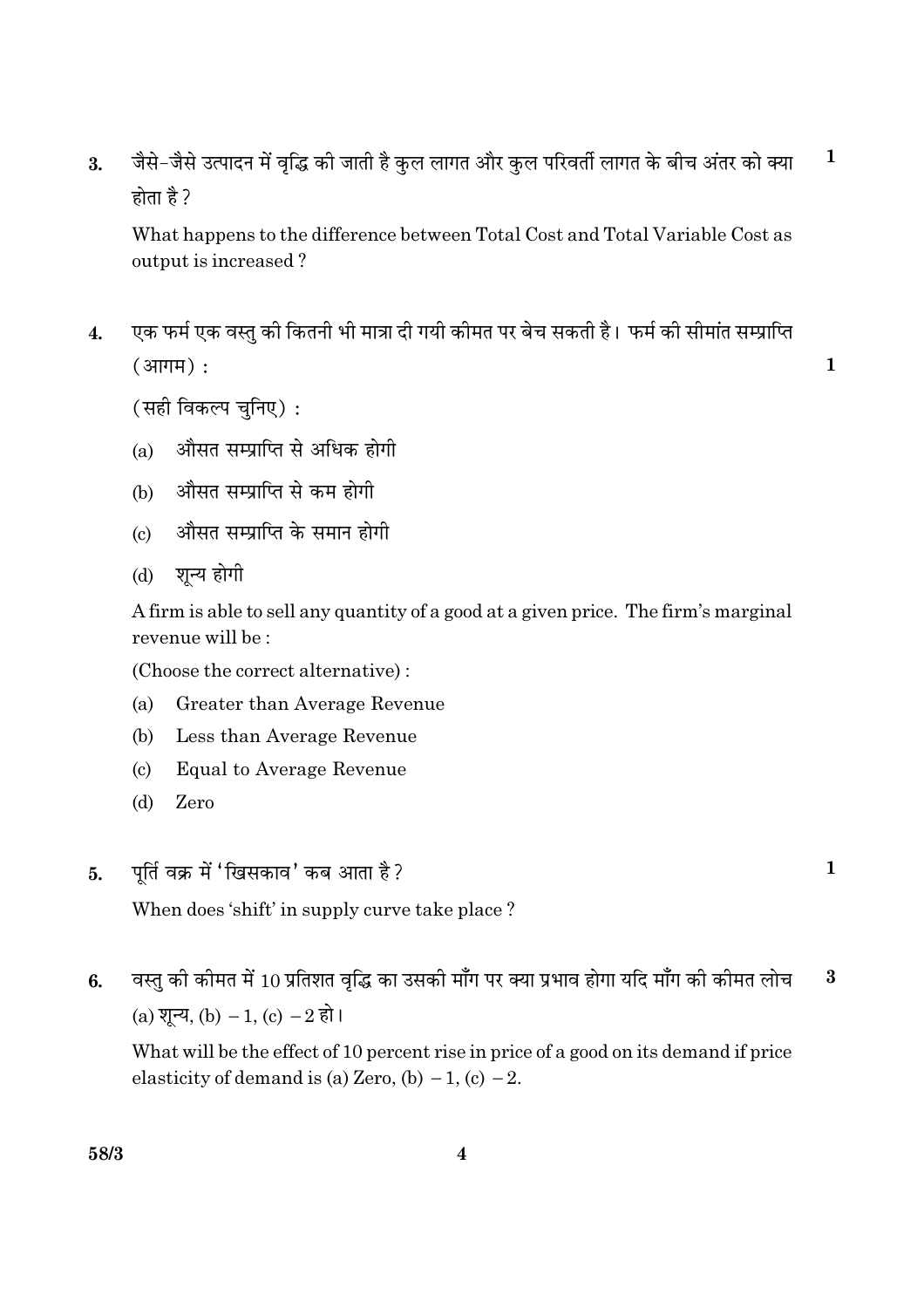न्यूनतम कीमत सीमा से क्या अभिप्राय है? इसके परिणाम समझाइए। 7.

## अथवा

यदि वर्तमान बाजार कीमत संतुलन कीमत से अधिक हो, तो इसके कारण पडने वाले प्रभावों की शृंखला समझाइए।

What is minimum price ceiling? Explain its implications.

## OR.

If the prevailing market price is above the equilibrium price, explain its chain of effects.

एक उपभोक्ता केवल दो वस्तुओं X तथा Y का उपभोग करता है। X और Y प्रत्येक की सीमांत  $\mathbf{a}$ 8. उपयोगिता 3 है। X और Y की कीमत क्रमश: ₹ 2 और ₹ 1 है। क्या उपभोक्ता संतुलन में है ? उसकी आगे की प्रतिक्रिया क्या होगी ? कारण दीजिए।

A consumer consumes only two goods X and Y. The marginal utilities of X and of Y is 3. Prices of X and Y are  $\overline{\zeta}$  2 and  $\overline{\zeta}$  1 respectively. Is consumer in equilibrium? What will be further reaction of the consumer? Give reasons.

अचल लागत की परिभाषा दीजिए। एक उदाहरण दीजिए। कारण बताते हुए समझाइए कि  $\overline{\mathbf{4}}$ 9. जैसे-जैसे उत्पादन में वृद्धि की जाती है औसत अचल लागत का व्यवहार क्या रहता है?

## अथवा

सीमांत उत्पाद की परिभाषा दीजिए। जब केवल एक आगत में वृद्धि की जाय और अन्य आगतों को स्थिर रखा जाय तो सीमांत उत्पाद का व्यवहार बताइए।

Define fixed cost. Give an example. Explain with reason the behaviour of Average Fixed Cost as output is increased.

## **OR**

Define marginal product. State the behaviour of marginal product when only one input is increased and other inputs are held constant.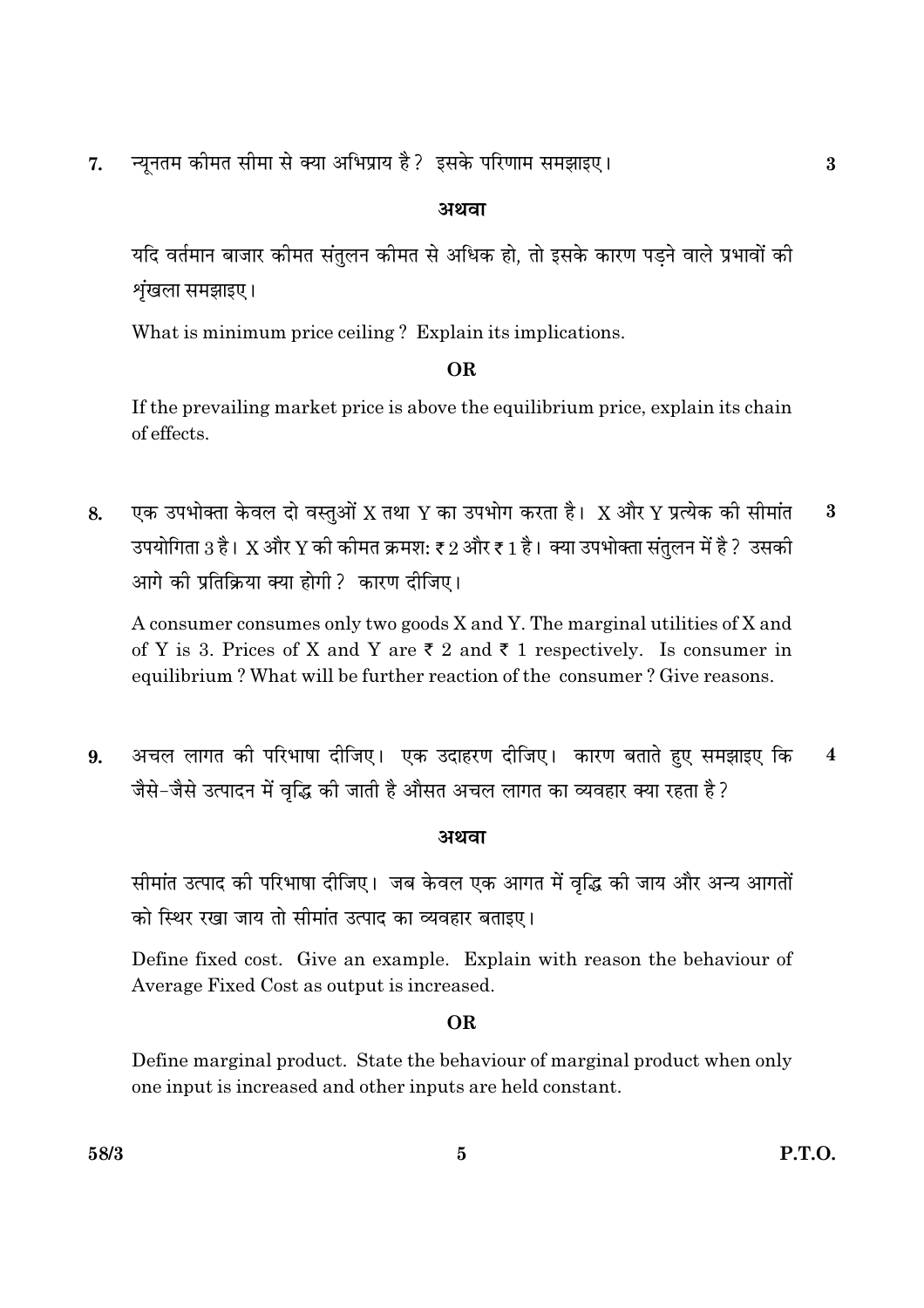10. जब वस्तु की कीमत ₹ 8 से बढकर ₹ 10 प्रति इकाई हो जाती है, तो उत्पादक 40 इकाई अधिक की  $\overline{\mathbf{4}}$ पूर्ति करता है। पूर्ति की कीमत लोच 2 है। कीमत परिवर्तन से पूर्व की पूर्ति मात्रा क्या है ? परिकलन कोजिए।

When price of a good rises from  $\bar{\tau}$  8 per unit to  $\bar{\tau}$  10 per unit, producer supplies 40 units more. Price elasticity of supply is 2. What is the quantity supplied before the price change? Calculate.

11. एक उपभोक्ता की माँग और बाजार माँग के बीच अंतर बताइए। एक वस्तु की व्यक्तिगत माँग को  $\overline{\mathbf{4}}$ प्रभावित करने वाले कारक बताइए।

Distinguish between individual's demand and market demand. Name the factors affecting demand for a good by an individual.

- अनधिमान वक्रों की तीन विशेषताओं की व्याख्या कीजिए।  $12<sub>1</sub>$ 6 Explain three properties of indifference curves.
- एक पूर्ण प्रतियोगी बाजार में निम्नलिखित के परिणामों की व्याख्या कीजिए: 13. 6
	- (a) विक्रेताओं की बड़ी संख्या
	- (b) समरूप उत्पाद

#### अथवा

एक अल्पाधिकार बाजार में निम्नलिखित के परिणामों की व्याख्या कीजिए :

- (a) नई फर्मों के प्रवेश में रुकावटें
- केवल कछ या कछ बडे उत्पादक  $(b)$

Explain the implications of the following in a perfectly competitive market:

- Large number of sellers (a)
- Homogeneous products. (b)

#### **OR**

Explain the implications of the following in an oligopoly market:

- (a) Barriers to entry of new firms
- $(b)$ A few or a few big sellers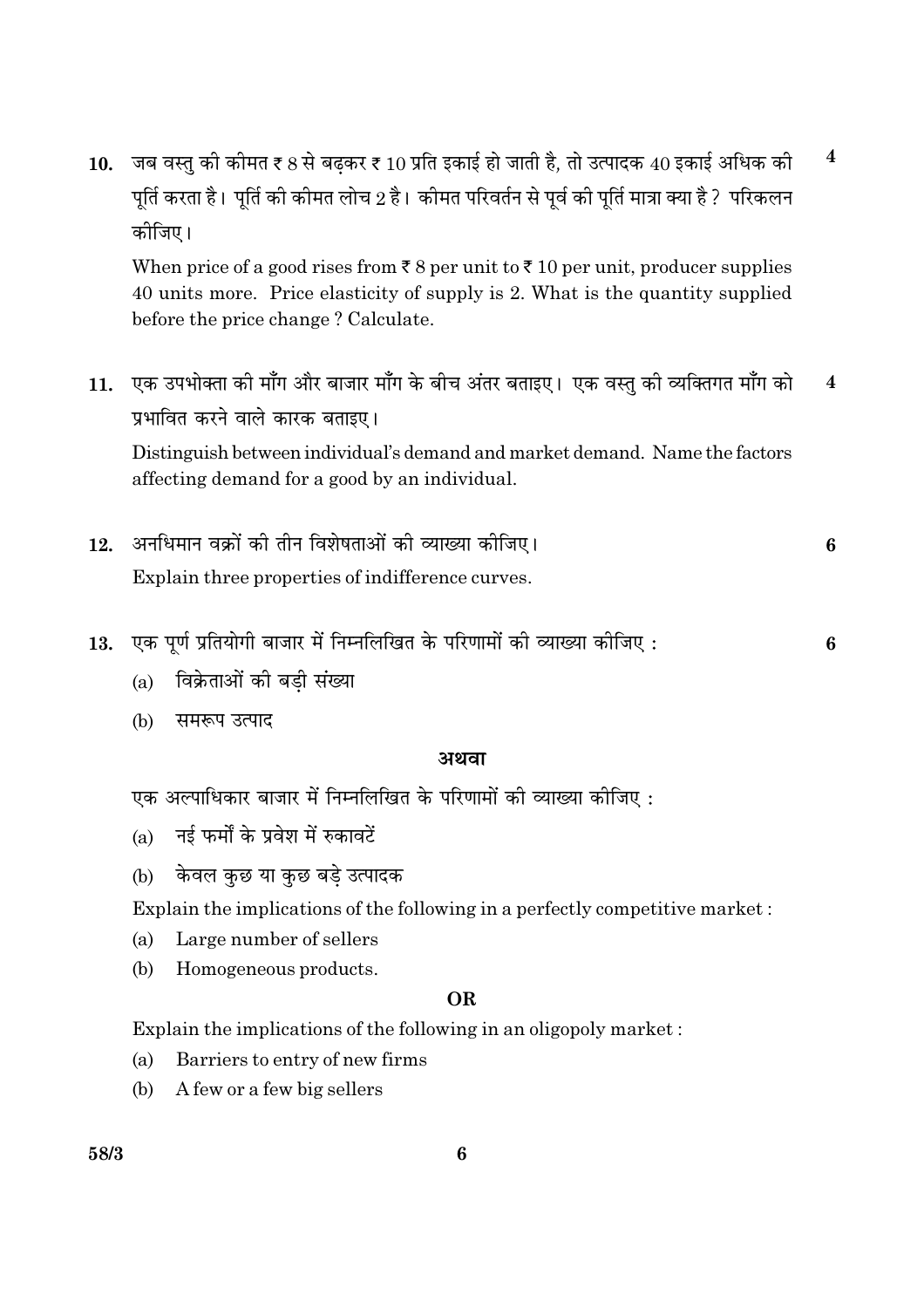एक अर्थव्यवस्था में केन्द्रीय समस्याएँ क्यों पैदा होती हैं ? ''किसके लिए उत्पादन किया जाय'' 6  $14.$ केन्द्रीय समस्या समझाइए।

Why do central problems of an economy arise? Explain the central problem of "for whom to produce"?

(a) वस्तु X की अपनी कीमत गिरने और (b) वस्तु X पर कर की दर बढ़ने का पूर्ति वक्र पर पड़ने 6 15. वाला प्रभाव समझाइए। रेखाचित्रों का प्रयोग कीजिए।

Examine the effect of (a) fall in the own price of good  $X$  and (b) rise in tax rate on good X on the supply curve. Use diagrams.

## दृष्टिहीन परीक्षार्थियों के लिए प्रश्न संख्या 15 के स्थान पर।

(a) वस्तु X की अपनी कीमत गिरने और (b) वस्तु X पर कर की दर बढ़ाने का पूर्ति पर प्रभाव समझाइए। तालिका का प्रयोग कीजिए।

## For blind candidates in lieu of Q. No 15.

Examine the effect of (a) fall in the own price of good  $X$  and (b) rise in tax rate on good X on supply of a good. Use schedule.

## खण्ड - ब

## **SECTION - B**

 $16.$  प्राथमिक घाटा इसके समान होता है:

(सही विकल्प चुनिए)

- $(a)$ ऋण
- (b) ब्याज भुगतान
- ऋण घटा ब्याज भुगतान  $(c)$
- ऋण और ब्याज भुगतान दोनों  $(d)$

Primary deficit equals:

(Choose the correct alternative)

- $(a)$ **Borrowings**
- $(b)$ Interest payments
- $(c)$ Borrowings less interest payments
- Borrowings and interest payments both  $(d)$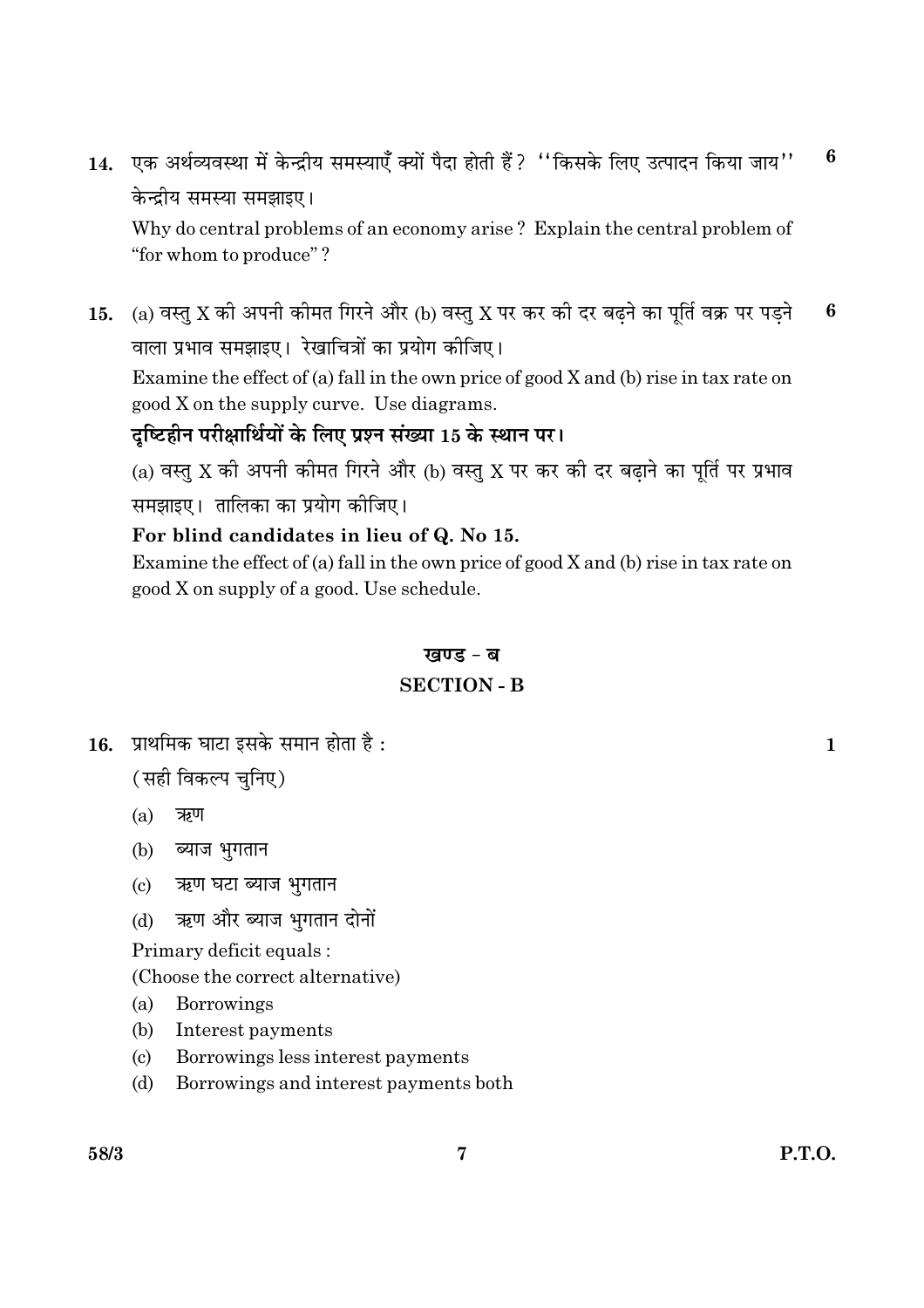- 17. भुगतान संतुलन लेखा में जो विदेशी विनिमय लेनदेन अन्य लेनदेनों से प्रभावित नहीं होते, यह  $\mathbf 1$ कहलाते हैं : (सही विकल्प चुनिए)
	- (a) चालू लेनदेन
	- (b) पूँजीगत लेनदेन
	- (c) स्वतंत्र लेनदेन
	- (d) समायोजन हेतु लेनदेन

Foreign exchange transactions which are independent of other transactions in the Balance of Payments Account are called :

(Choose the correct alternative)

- $(a)$ Current transactions
- $(b)$ Capital transactions
- $(c)$ Autonomous transactions
- (d) Accommodating transactions
- 18. प्रवाह की परिभाषा दीजिए। Define flows.
- 19. निम्नलिखित को प्राप्त कारक आय का योग राष्ट्रीय आय कहलाता है:

(सही विकल्प चुनिए)

- $(a)$  नागरिक
- (b) आर्थिक क्षेत्र
- $(c)$  निवासी
- निवासी और गैर-निवासी दोनों  $(d)$

National income is the sum of factor incomes accruing to:

(Choose the correct alternative)

- Nationals  $(a)$
- (b) Economic territory
- $\left( \mathrm{c} \right)$ Residents
- Both residents and non-residents  $(d)$

 $\mathbf{1}$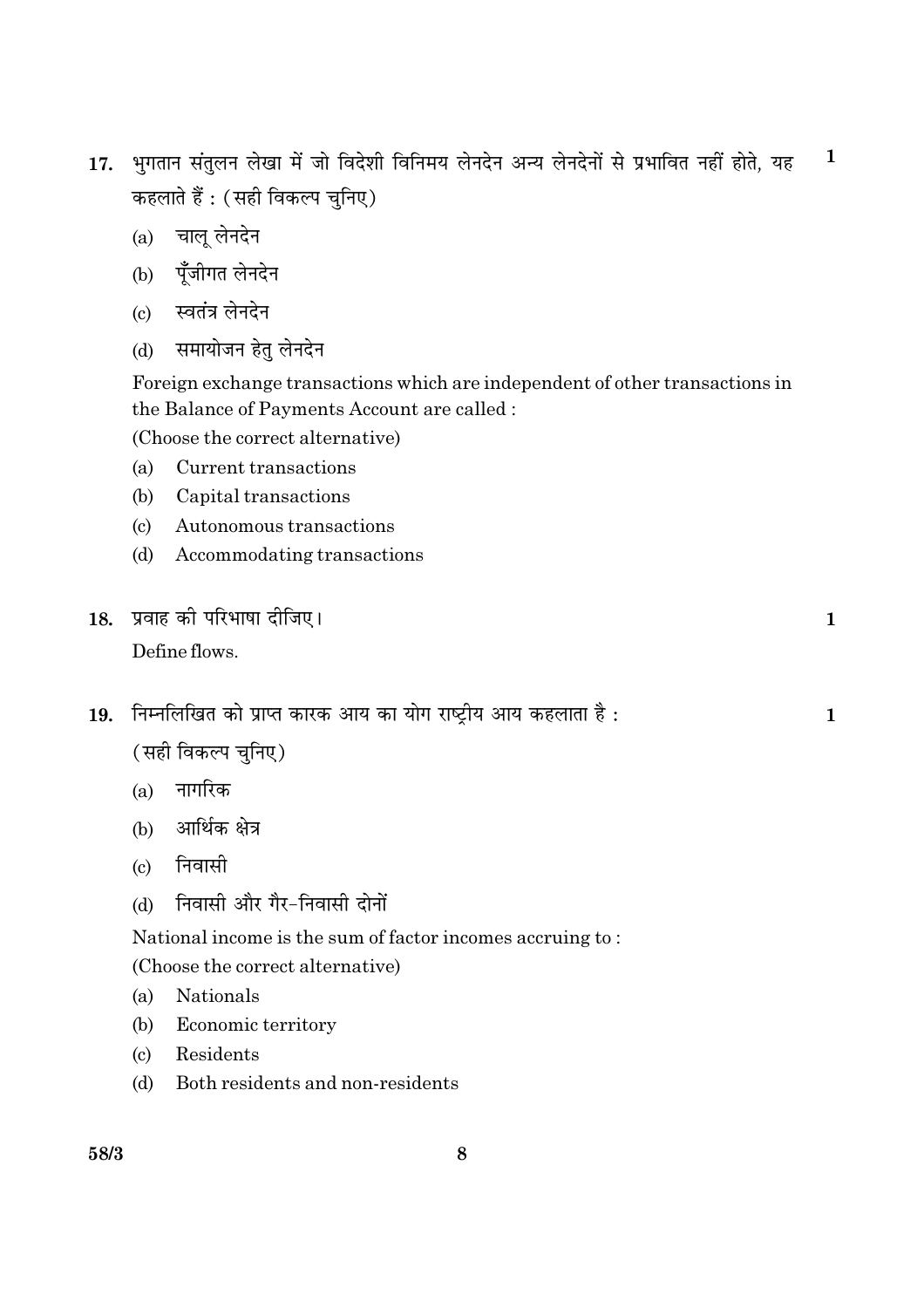सरकारी बजट में पुँजीगत प्राप्तियों से क्या अभिप्राय है? 20.

What are capital receipts in a government budget.

समग्र माँग से क्या अभिप्राय है? इसके घटक बताइए। 21.

#### अथवा

समझाइए कि मुद्रा आपूर्ति पर नियंत्रण रखने से अधिमाँग को कैसे कम किया जा सकता है। What is aggregate demand? State its components.

#### **OR**

Explain how controlling money supply is helpful in reducing excess demand.

22. एक अर्थव्यवस्था संतुलन में है। निवेश व्यय ज्ञात कीजिए:

| राष्ट्रीय आय           | $= 1000$                                                    |
|------------------------|-------------------------------------------------------------|
| स्वतंत्र उपभोग         | $= 100$                                                     |
| सीमांत उपभोग प्रवृत्ति | $= 0.8$                                                     |
|                        | An economy is in equilibrium. Find investment expenditure : |
| National Income        | $= 1000$                                                    |

- Autonomous Consumption  $= 100$ Marginal propensity to consume  $= 0.8$
- यदि वास्तविक आय ₹  $400$  हो और कीमत सूचकांक 105 हो तो मौद्रिक आय का परिकलन  $\bf{3}$ 23. कोजिए।

 $\boldsymbol{9}$ 

If real income is  $\bar{\tau}$  400 and price index is 105, calculate nominal income.

 $\bf{3}$ 

 $\bf{3}$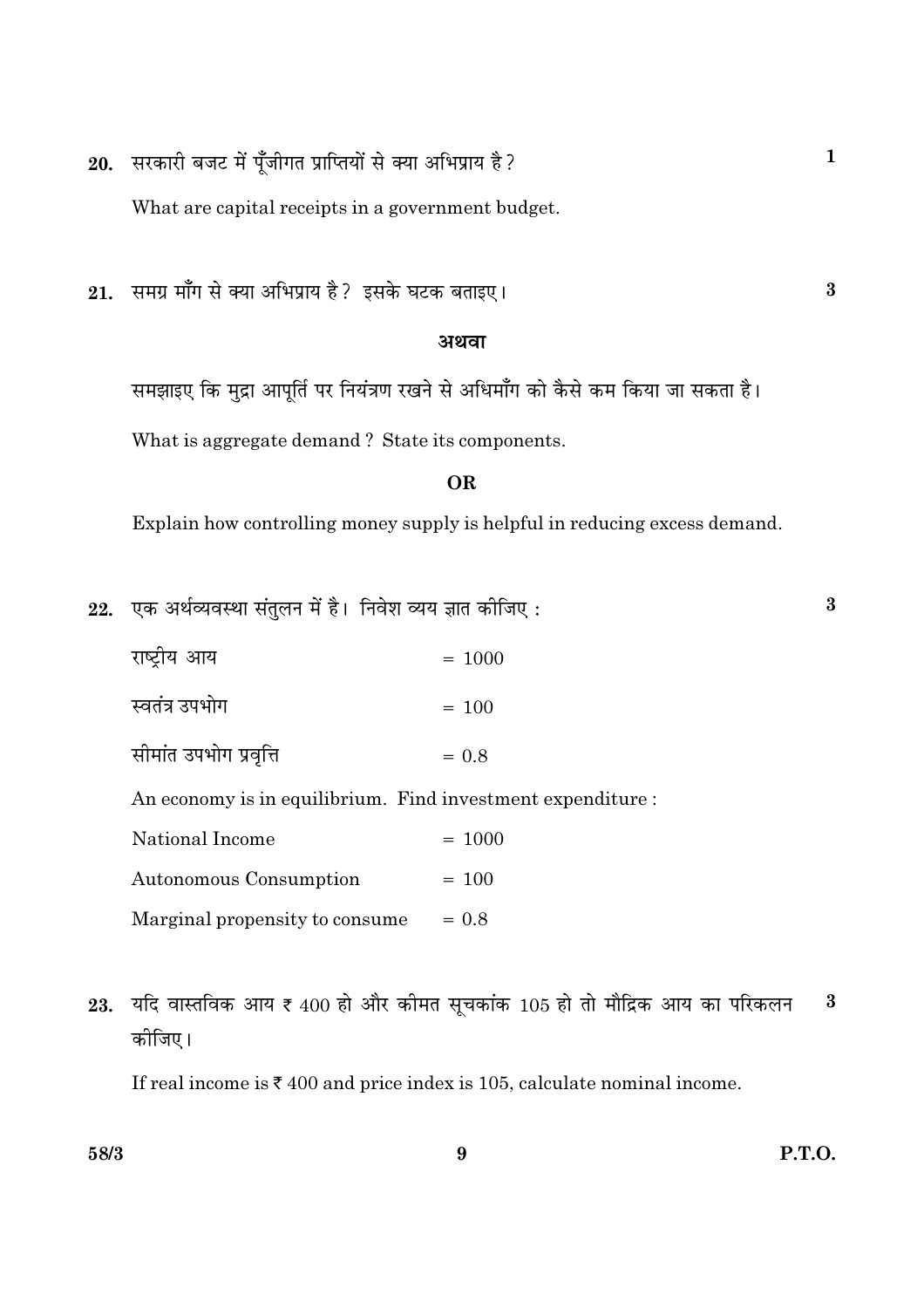मुद्रा का 'विनिमय का माध्यम' कार्य समझाइए। इसने वस्तु विनिमय से संबंधित समस्या का  $\overline{\mathbf{4}}$ 24. समाधान कैसे किया है?

#### अथवा

मुद्रा का 'आस्थगित भुगतान का मानक' कार्य समझाइए। इसने वस्तु विनिमय से संबंधित समस्या का समाधान कैसे किया है ?

Explain the 'medium of exchange' function of money. How has it solved the related problem created by barter?

#### **OR**

Explain the 'standard of deferred payment' function of money. How has it solved the related problem created by barter?

 $\overline{\mathbf{4}}$ 

6

- ऋण सृजन के नियंत्रण में प्रति पुनर्खरीद दर की भूमिका समझाइए। 25. Explain the role of Reverse Repo Rate in controlling credit creation.
- 26. पैट्रोल और डीज़ल कारों की बिक्री, विशेषतया बडे शहरों में निरंतर बढ रही है। इसके सकल घरेल्  $\overline{\mathbf{4}}$ उत्पाद और कल्याण पर पड़ने वाले प्रभावों की व्याख्या कीजिए।

Sale of petrol and diesel cars is rising particularly in big cities. Analyse its impact on gross domestic product and welfare.

- भारतीय निवेशक विदेशों में उधार देते हैं। निम्नलिखित प्रश्नों का उत्तर दीजिए: 27.
	- भुगतान संतुलन लेखा के किस उपलेखा और किस पक्ष पर यह उधार दर्ज होगा ? कारण  $(a)$ दीजिए।
	- इस उधार का बाजार विनिमय दर पर प्रभाव समझाइए।  $(b)$

Indian investors lend abroad. Answer the following questions:

- (a) In which sub-account and on which side of the Balance of Payments Account such lending is recorded? Give reasons.
- (b) Explain the impact of this lending on market exchange rate.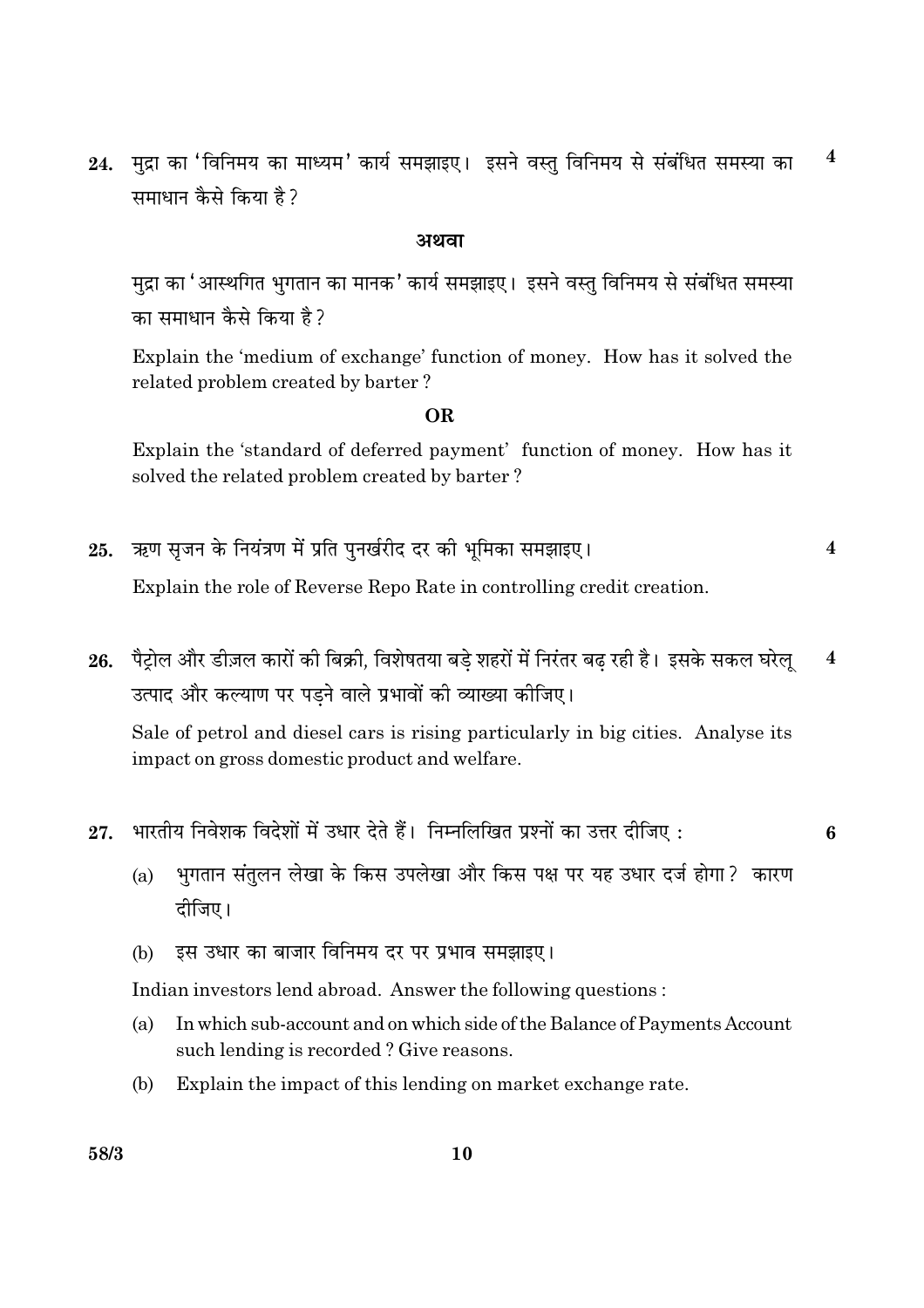राजस्व व्यय और पूँजीगत व्यय में क्या अंतर है? समझाइए कर और सरकारी व्यय किस प्रकार 6 28. समाज में आय के वितरण को प्रभावित करने में सहायक हो सकते हैं।

#### अथवा

प्रत्यक्ष कर और अप्रत्यक्ष कर में क्या अंतर है ? संसाधनों के आवंटन को प्रभावित करने में सरकारी बजट की भूमिका समझाइए।

What is the difference between revenue expenditure and capital expenditure? Explain how taxes and government expenditure can be used to influence distribution of income in the society.

#### **OR**

What is the difference between direct tax and indirect tax? Explain the role of government budget in influencing allocation of resources.

29. राष्ट्रीय आय और वैयक्तिक प्रयोज्य आय ज्ञात कीजिए:

|     |                                    | (करोड ₹) |
|-----|------------------------------------|----------|
| (i) | निगम कर                            | 100      |
|     | (ii) निजी अंतिम उपभोग व्यय         | 900      |
|     | (iii) वैयक्तिक आय कर               | 120      |
|     | (iv) सरकारी अंतिम उपभोग व्यय       | 200      |
|     | (v) अवितरित लाभ                    | 50       |
|     | (vi) स्टाक में परिवर्तन            | $(-) 20$ |
|     | (vii) निवल देशीय अचल पूँजी निर्माण | 120      |
|     | (viii) निवल आयात                   | 10       |
|     | (ix) निवल अप्रत्यक्ष कर            | 150      |
|     | $(x)$ विदेशों से निवल कारक आय      | $(-) 10$ |
|     | (xi) निजी आय                       | 1000     |

**P.T.O.** 

 $4, 2$